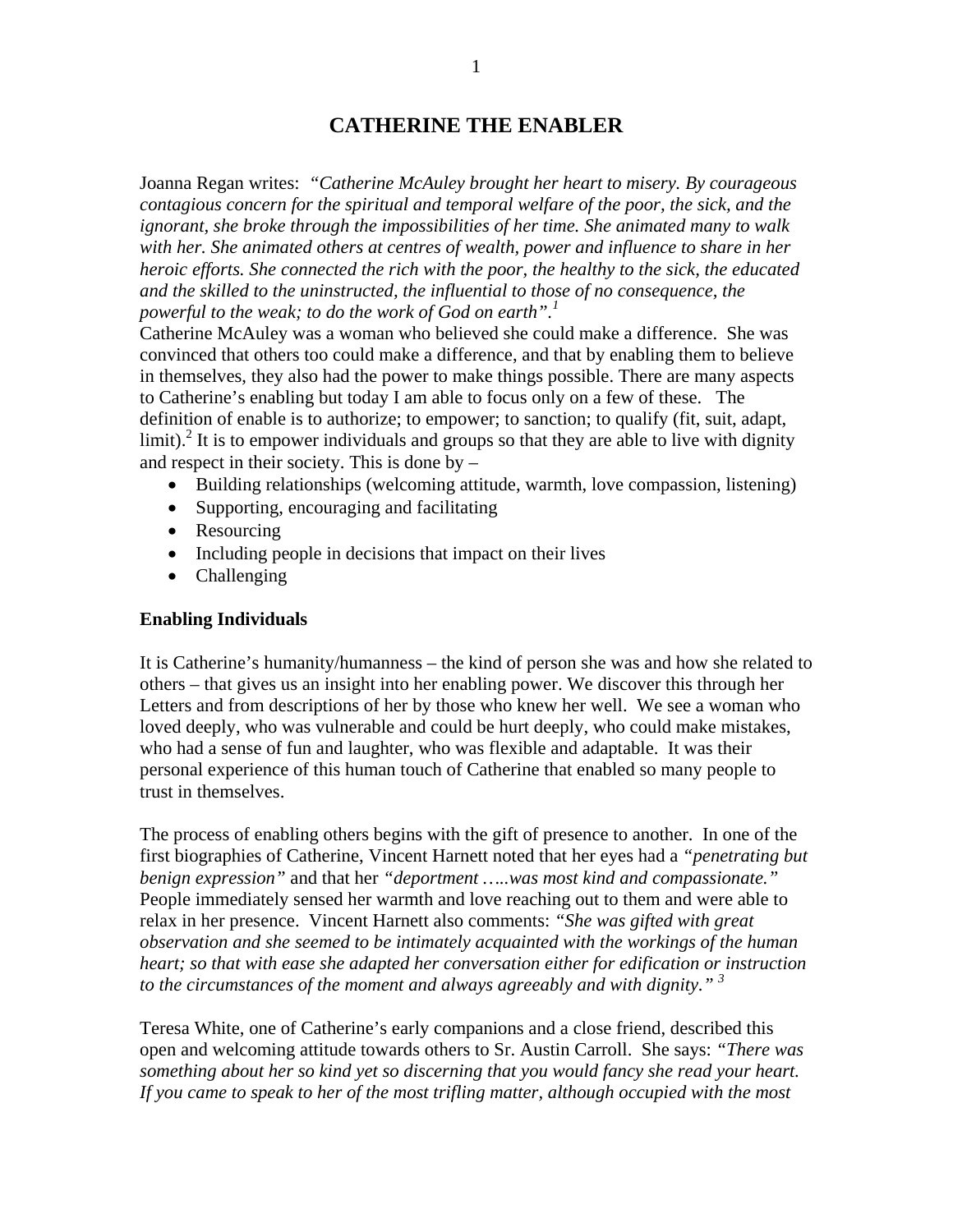*important affairs, she would instantly lay all aside and give you any satisfaction in her power." <sup>4</sup>*

Another feature of Catherine's ability to make people feel 'at home' with her was her humility. We are told that she never put on 'airs and graces' but interacted with others as an equal. In one of her visits to the new foundation at Carlow one of the novices wrote: *"I think what pleased us most in Reverend Mother, was the absence of a manner telling, 'I am foundress'."* <sup>5</sup>

Catherine supported, encouraged, facilitated and thus enabled those with whom she worked in a variety of ways. She was a great believer in learning by experience and helped her Sisters to do this. When beginning a new foundation, she usually brought with her a novice/ postulant together with one or two experienced women for a few months so that the new group could gain from the experience of those already trained in the more established convents. Nor did she leave these new groups to their own devices. In each new foundation she herself stayed for a month at least, and more than that when needed, in order to support and encourage the new community. She kept in touch with the various foundations through circulars, imparting newsy details as well as good and sound advice but she did this without interfering with the responsibility of the new local superior. Her support also included letters to these leaders, encouraging, cajoling, loving, and gently remonstrating when that was required.

Catherine's capacity for enabling was most evident in her ability to recognize potential in people and to challenge this to be called forth. This is most apparent in her appointment of the young women she chose as leaders in the new foundations. She seemed to know intuitively what each person and each situation needed and was delighted when she saw their gifts and talents blossoming. On her appointment of Mary Aloysius Scott as the leader of the Birr community which was fraught with great physical hardships and problems, in a letter to Cecelia Marmion, she wrote: *"Sr M Aloysius - perfectly at home the most vigilant clever manager I have met in some time. I never knew till now the loss she must have been to her father's large family. We put our candles under a Bushel…..I never cease thanking God for giving me courage to bring her into action and she is*  delighted."<sup>6</sup> Her advice to young superiors coming out of her own experience was to *"study the dispositions of all under her charge and employ them according to their abilities*." *<sup>7</sup>* She did not believe in pushing people beyond their limit and advised de Sales White in the following words*. "Let us take one day only in hands, at a time, by making a resolve for tomorrow, thus we may hope to take small careful steps, not great strides." 8* At the same time her enablement of her Sisters also included checking or challenging them if she believed that this needed to be done. But always she did this in such a way that people were not 'put down' and their confidence in themselves was not eroded. Her advice to Elizabeth Moore is a very good example of this.

> *Don't let crosses vex or tease Try to meet all with peace and ease Notice the faults of every day But often in a playful way.* <sup>9</sup>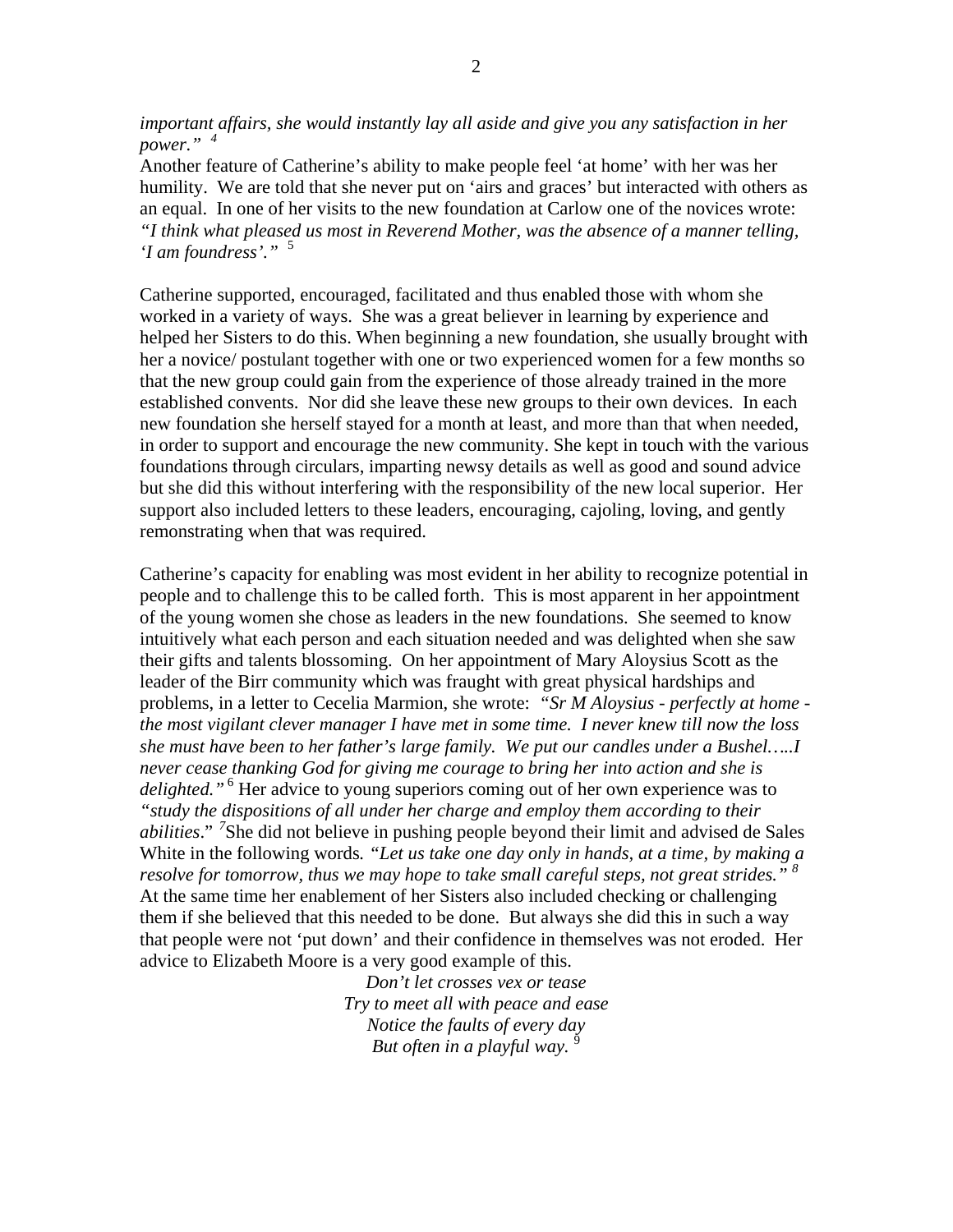## **Enabling Public Groups**

Catherine loved the poor and while she saw the need for individual charity and almsgiving for the poor she also knew that this alone would not change the unjust structures in the wider society which locked them into a vicious cycle of grinding poverty. She saw the need to address the injustices that excluded the poor from accessing the services which would empower them to liberate themselves from this life of poverty. She rightly read the 'signs of the times' and thus developed her vision for the poor of Dublin (and later for the poor outside Dublin) which would empower them to take charge of their own lives. It was not enough to 'hand a fish to people when one could teach them how to fish for themselves'.

Catherine was convinced that education in particular, especially for women, would be the means by which poor children would improve their lot. In the Original Rule she wrote: *"The sisters shall feel convinced that no work of charity can be more productive of good to society, or more conducive to the happiness of the poor, than the careful instruction of women since whatever be the station they are destined to fill, their example and their advice will always possess influence…" <sup>10</sup>*Consequently she used her resources and she set out to establish schools for the poor in Dublin. We know that she went to France to learn the latest methods of Education. For Catherine, formation as well as information was an important element of education. People were trained not only in the moral virtues such as honesty and trustworthiness, but also in practical skills thus making her students *"fit for heaven without being unfit for earth."* **<sup>11</sup>**

She always looked at people's needs and saw how different circumstances required adaptation in the content of the curriculum. For example, in 1823, in Middle Abbey Street Parochial school, Catherine trained the children to do needlework and embroidery which she later enticed her wealthy clients to buy. When the house in Baggot Street was built, she introduced Arts and Crafts, and more advanced courses in home management in the House of Mercy. The students were trained in dress making, crochet, weaving, laundering and cooking. Domestic skills equipped girls to become servants and practical skills such as knitting, sewing etc helped to supplement their income. In a way one could say that Baggot Street became an Institute of adult education, an employment Bureau and a sheltered workshop for many girls not yet employed. This was an achievement when one realizes that The Agricultural and Technical Instruction (Ireland) Act was not passed until 1881.

She was also ahead of her time in adopting a pupil-teacher system. For promising pupils who wished to become tutors or governesses in middle and upper class homes she introduced courses of training in Baggot Street schools. In 1836 her school in Baggot Street had the status of teacher training centre from which young women were placed in employment two years before the establishment of the Central Training School in Marlborough Street Dublin in 1838, a training school which remained exclusively male until 1842. This was an extraordinary achievement in promoting the role of women in a male dominated society and enabling them to take responsible positions in that society.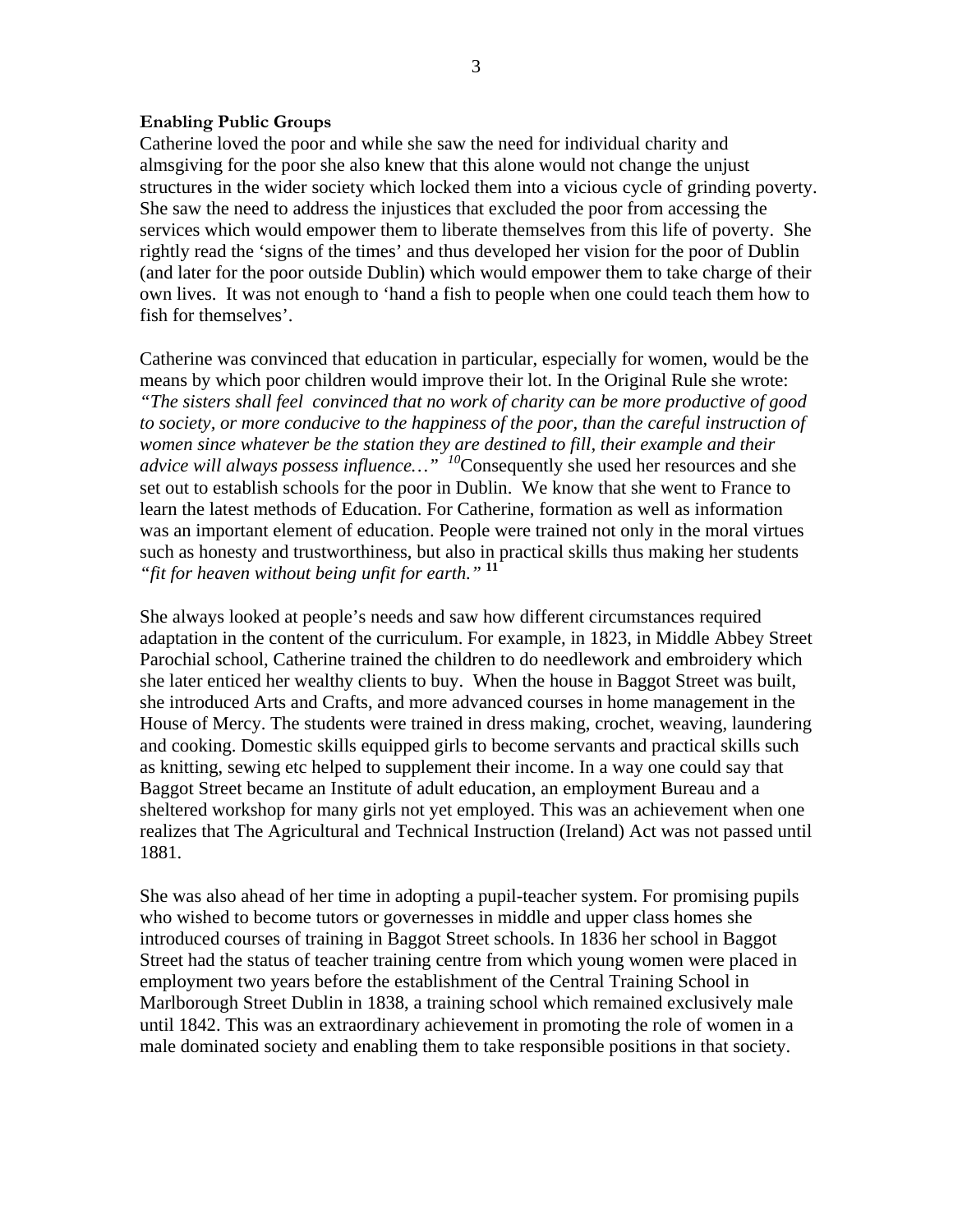Catherine always aimed to bring the human face of suffering into the vision and consciousness of the well-to-do as a way of challenging them to share their resources with the poor. It was with this in mind that she built her convent in the up market area of Baggot Street. The presence of the poor was not welcomed by everybody there but some hearts were eventually changed and a network of support was established and resources were connected with human need. She also established pension schools, an initiative which caused some controversy at the time, one of her purposes being, to imbue the more well off students with a sense of responsibility for the poor. What Catherine could not have foreseen was that the ripple effect of her work of enabling the poor to access education and other life resources would eventually lead to change in the structures of Irish society and would ultimately spread across the globe.

At the core of Catherine's 'enabling power' was her contemplative stance on life. In her letter to DeSales White she said: *"We have one solid comfort amidst this little tripping about: our hearts can always be in the same place, centered in God, for whom alone we go forward or stay back."* 12 and at the same time she shows that the works of mercy 'are the business of our lives'. Catherine's prayer flowed from her deep personal love of God and her deep love for God's poor. This enabled her to have a harmonious relationship between contemplation and action. In 2001 Dorothee Soelle said *"What really happens in mystical union is not a new vision of God but a different relation-ship to the world – one that has borrowed the eyes of God."* 13 It was the seeing through 'God's eyes' that enabled her to stand in solidarity with the poor through hospitality thereby enabling them to trust in themselves. There was always the human touch which enabled, and an avoidance of too much bureaucracy which has the capacity to crush the human spirit. She took to heart Jesus words in the synagogue: "He sent me to bring good news to the poor ……"

## **How can we as Catherine's followers continue her ministry of enabling in the 21st Century?**

To answer this question in a more discerning way, we need to 'borrow the eyes of God' and view people and all creation through those lenses. Like Catherine we need to read the 'signs of our times' and to be actively and passionately engaged. The poor are always with us. As in Catherine's day there will always be the need to respond as individuals to the individual needs of these poor. There will be need for – *"the kind word, the gentle, compassionate look and the patient hearing of their sorrows"* 14 thereby enabling people to have a real experience of being loved.

In enabling disadvantaged people through the provision of a service we need always to be aware of the danger of acting in a paternalistic way and that instead of enabling them to overcome their disability we end up creating dependence rather than ownership and responsibility. The role of the enabler, as it was for Catherine, is to allow the people to choose what course of action they are able to take, and then to walk with them supporting and resourcing them in every possible way along their journey to self reliance and change.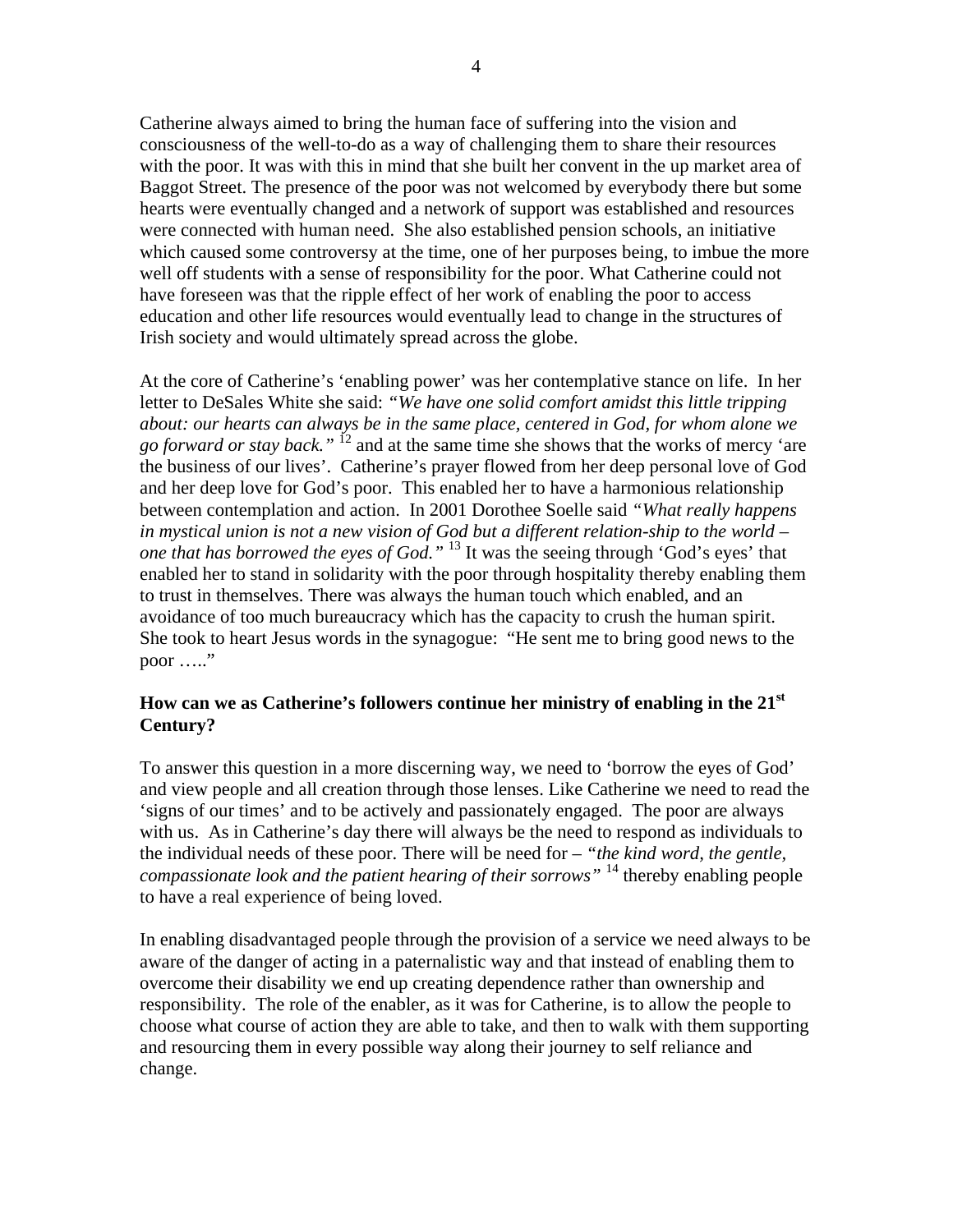A sign of the times is the fact that the gap between rich and poor has become more marked than ever and the global recession is hurting many people. Fighting poverty requires attentive consideration of the complex phenomena of globalization and its impact on the 'little' people at the local level in countries across the globe. The complexity and enormity of the current issues can be overwhelming and can have the effect of paralyzing us so that we end up doing nothing. Doing nothing was not Catherine's way. We can always make a beginning and be consoled by the words of a leading organizational consultant of our time - Margaret Wheatley who says: *"I believe we can change the world if we start listening to one another again."* <sup>15</sup> The power of listening hearts is enormous and Catherine was a leading example in listening. We recall Vincent Whitty's description of Catherine – *"… to me at least the climax of her attractions was that she was always the same, always ready to listen."* <sup>16</sup>

*"Small is beautiful"* 17wrote Schumacher and so any initiative of bringing about social and systemic change needs to start at the lower end of the scale. Like Catherine, who gathered a group around her, we know that the collective action of a group of committed people can achieve more than one in isolation. We can also organize people around us to start a process of together dealing with unjust issues that impact on us, or to act in solidarity with a disadvantaged group should they request that support. Catherine gave the fishing rod in order to fish. Today we need to give more than the fishing rod to fish. We need to ensure that our rivers, lakes, oceans and beautiful earth are not destroyed. We need to educate ourselves and others to care for our planet and to allow ourselves to be amazed by the story of our universe. We have the resources to do that. Availing of the wellspring of Mercy Spirituality we can pray and reflect together, support one another as we plan together and then reflect on the actions taken in the light of the Gospel. The beauty of all this is that it is possible for each one of us to do something – at home, in our local area, in schools and in all our areas of work. As Mercies we are truly blessed to be part of the New Vision of Mercy International Association which commits us to use our resources to respond to issues of Global Poverty.

Catherine's example of enabling will always be our inspiration. She may not have ever heard of the great Chinese philosopher Lao Tzu who lived two and a half thousand years before her, but the words attributed to him may well have been spoken by Catherine, the Enabler herself, and ones that we can take to heart as a model of enabling:

> *Go to the people Listen to them Learn from them Love them Start with what they know, Build with what they have: But with the best of leaders*

*When the work has been done, the task accomplished, The people will say: "We have done this ourselves."* <sup>18</sup>